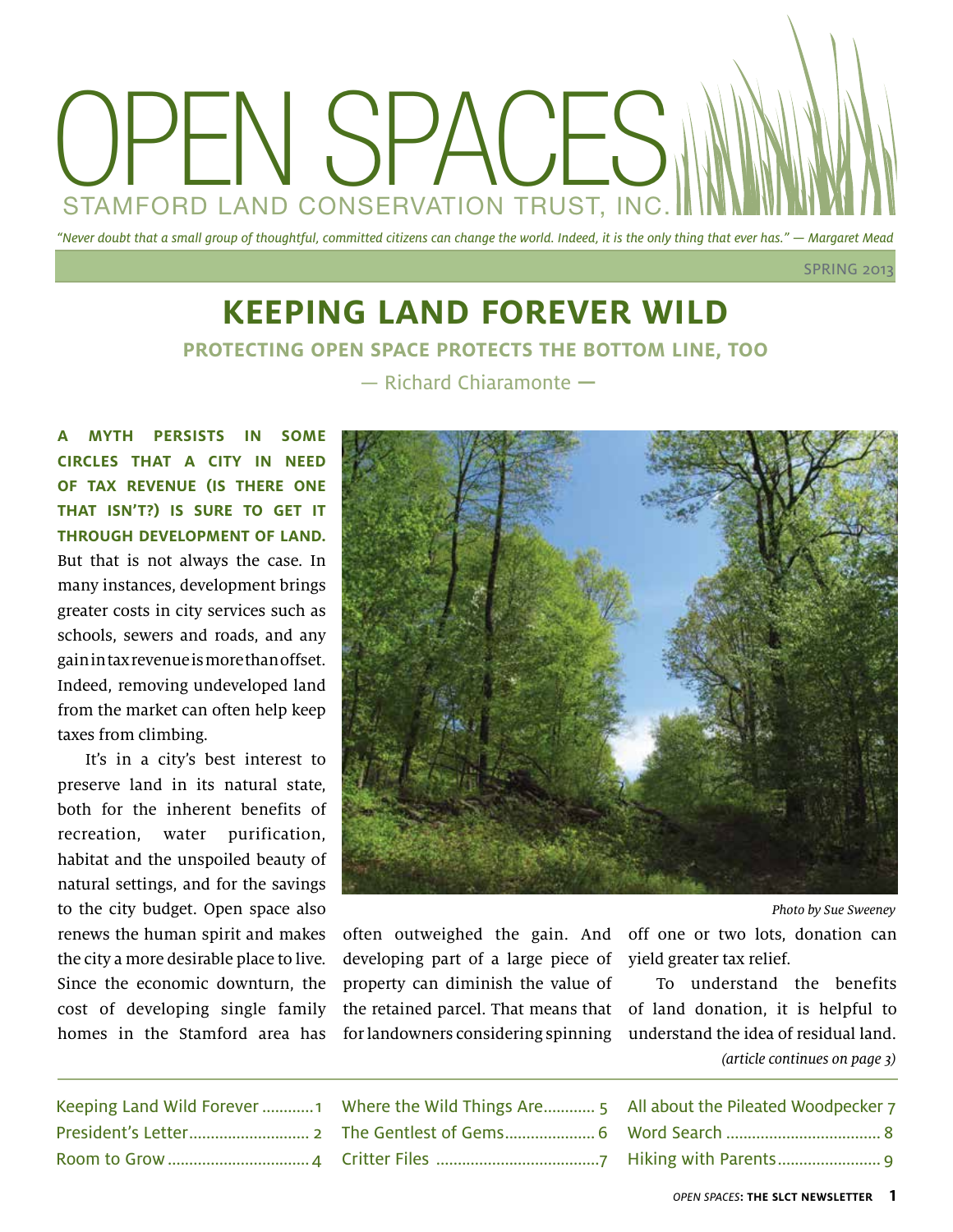

#### **board of directors**

#### **Officers**

**President** Richard Chiaramonte **Vice President** Harry Day **Treasurer**  Richard Kraska **Secretary** Sophie Koffler

**Chairperson Emerita** Percy Lee Langstaff

#### **Directors**

Heather Bernatchez Dr. Joel Berns Adam Birnbaum Steven Danzer, Ph.D. Marina De Luca Katinka J. de Ruiter, Open Spaces design Vivian Gluss Jan Goldfluss Tara Gravel, Open Spaces editor Judy Liebeskind Erin McKenna Edward O'Hanlan, Esq. David Stuckey

#### **Trustees Council**

David Emerson Robert C. Graham, Jr. Steven D. Grushkin, Esq. Ralph A. Nichols, Esq. Richard W. Redniss June Rosenthal Arthur Selkowitz Robin Stein

# **President's Letter**

— Richard Chiaramonte —



**I spent my early formative years in the** Riverbank Road area of North Stamford, walking in the woods by the lakes and along the streams, and scaring the life out of my parents when they couldn't find me until I came home for dinner. Never knew why they got so upset. Heck, I knew where I was.

Those years formed me. Everywhere I went, from college in Boston, to Big Sur and Lake Tahoe in

California, to the remotest part of Vancouver Island in British Columbia and now back in North Stamford (close by return, I guess), I've searched out the wooded places, the beautiful places, the places that provided me with solace and peace. And all along I've known I was not alone. Many have travelled with me and many have asked me where they might find those kinds of places. For a long time I thought a long trip was required. Now I know there are plenty of quiet, beautiful, peaceful spots right here in my hometown. They are called open spaces.

As a "walk in the woods" type of kid, I didn't know that all this inviting forest was called open space. And I certainly didn't know there was a chance it could disappear. Now my job is to help it hang on.

Its preservation requires money, yes, but even more important, it requires vision and commitment. When a landowner donates open space, it's not just a transaction, a transfer of land to the protection of a Land Trust, it is a gift to the environment, the community, and indeed, the world.

That may sound a bit grand, but when you think about it, that's exactly what it is. Those who donate open space (the patrons of open space) benefit not just from a deep sense of maintaining nature's bounty (not to mention significant tax breaks), but their generosity improves the quality of life in our community.

This issue of Open Spaces focuses on the many benefits of land donation. You'll find articles on the financial gains (even if YOU don't have 10 or 15 acres to protect, you might know someone who does); biodiversity, as witnessed firsthand by our Chief Steward Steve Danzer; plus articles on wildlife, and habitats by Sue Sweeney and Tara Gravel.

The great naturalist and early preservationist John Muir best described the greatest benefit of our wild spaces. It's that they renew the human spirit: "Nature's peace will flow into you as sunshine flows into trees. The winds will blow their own freshness into you, and the storms their energy, while cares will drop off like autumn leaves." That's the feeling we hope to preserve, with your help, for generations to come.

Bil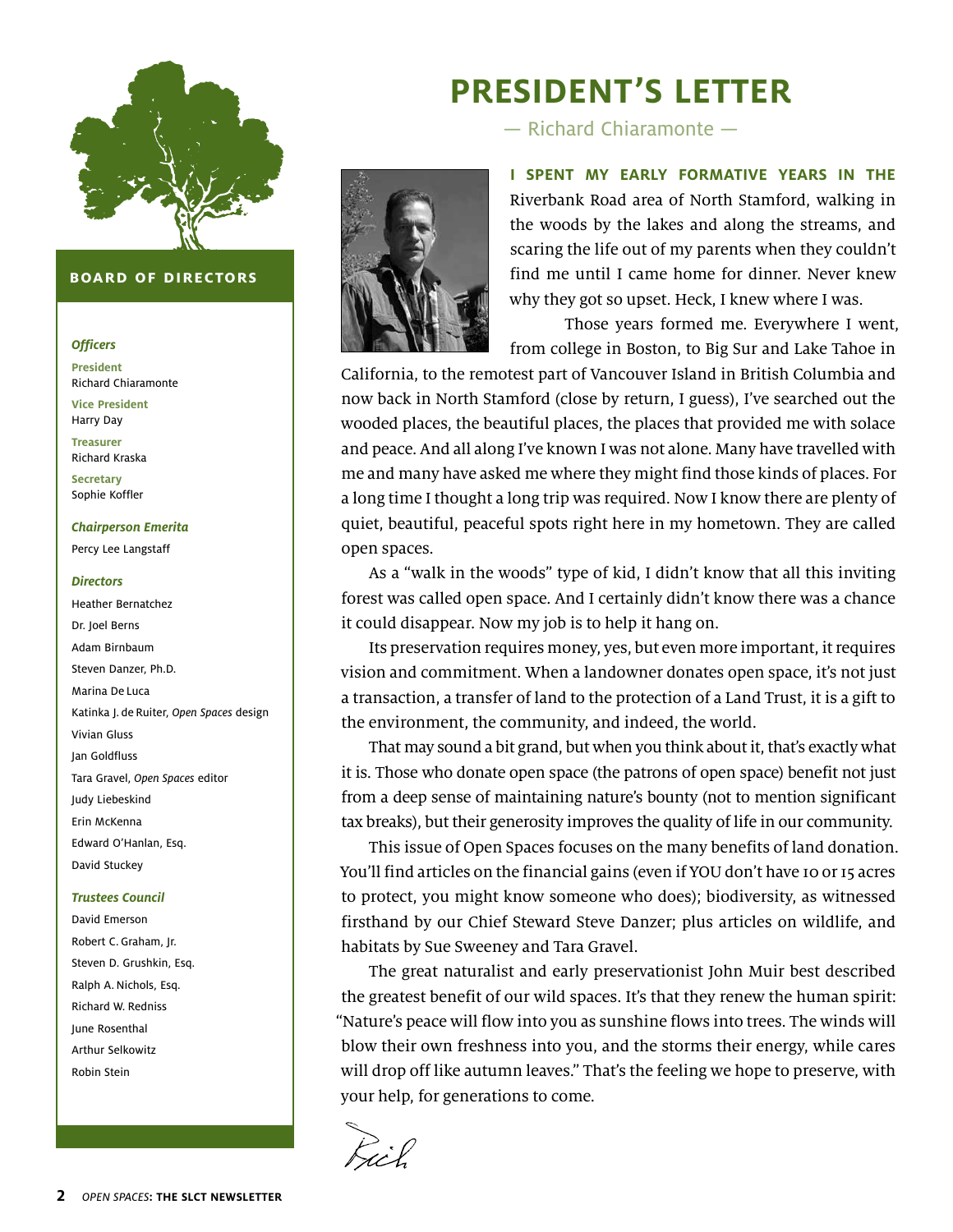#### KEEPING LAND FOREVER WILD (CONT. from page 1)

If you live in a two-acre zone and own three acres, you have one acre of residual land. It cannot be subdivided. In that case, two acres are taxed as prime at the current mill rate, and the third acre is taxed at 10% of prime. In another example, if you live in a two-acre zone and own four acres, but the extra two acres are not buildable due to wetlands, severe topography or odd shape, this is also considered residual land and is taxed at 10% of prime value.

A third example is the ownership of significantly more land than the minimum zoning requires. In this case, the acreage beyond the minimum requirement is evaluated according to its development potential.

The two most common ways to preserve open space are outright donation to a qualified tax-exempt organization, such as a Land Trust, or the creation of a Conservation Easement, which can also be given to such an organization.

Outright donation is the simplest, most direct and most efficient option for saving open space. It also provides the greatest tax benefits. The attorney for the donor contacts the attorney for the Land Trust, and the two lawyers draw up the papers for the transfer and file the new deed with the town clerk. The land transfers free of any burden to the owner, financial or physical. It becomes the responsibility of the Land Trust to see that the land is



forever maintained as open space.

Subject to certain limitations, the donor is allowed, for tax purposes, to deduct from his or her income an amount equal to the fair market value (as determined by a qualified appraisal) of the donated land.

Tax benefits are significant for those who own highly appreciated property, the sale of which would result in large capital gains taxes. Tax relief is also available to those with real estate holdings who wish to reduce their estate tax burden. Every situation is unique, depending on the donor's circumstances. It is important that the donor consult his or her tax advisor.

Finally, an added benefit of outright donation is the relief from caring for a treasured piece of land, with the knowledge that it will be protected forever.

The second common option is giving land as an easement. A Conservation Easement is a legal agreement between a landowner and an established conservation organization. The agreement permanently limits a property's uses in order to protect its conservation values.

A Conservation Easement leaves the property in the ownership of the landowner, who may continue to live on it, sell it, or pass it on to heirs, but not develop it. Each Conservation Easement is unique, written to meet the particular needs of the landowner, and it remains in force if the land changes hands. It is an attractive option because it is flexible. However, the landowner (with the help of the Land Trust) is still responsible for protecting the land from encroachment.

A Conservation Easement can result in property tax savings and tax deduction advantages. The Conservation Easement reduces the fair market value of the parcel, which means lower property taxes and a tax deduction equal to the reduction in value, but again, subject to certain restrictions.

If you own land, would like to keep it "forever wild," and need to give your personal bottom line a break, consider Preservation (and tax relief) by Donation. It will help you. It will help Stamford. Indeed, preserving open space is one of the finest legacies a person can leave for future generations.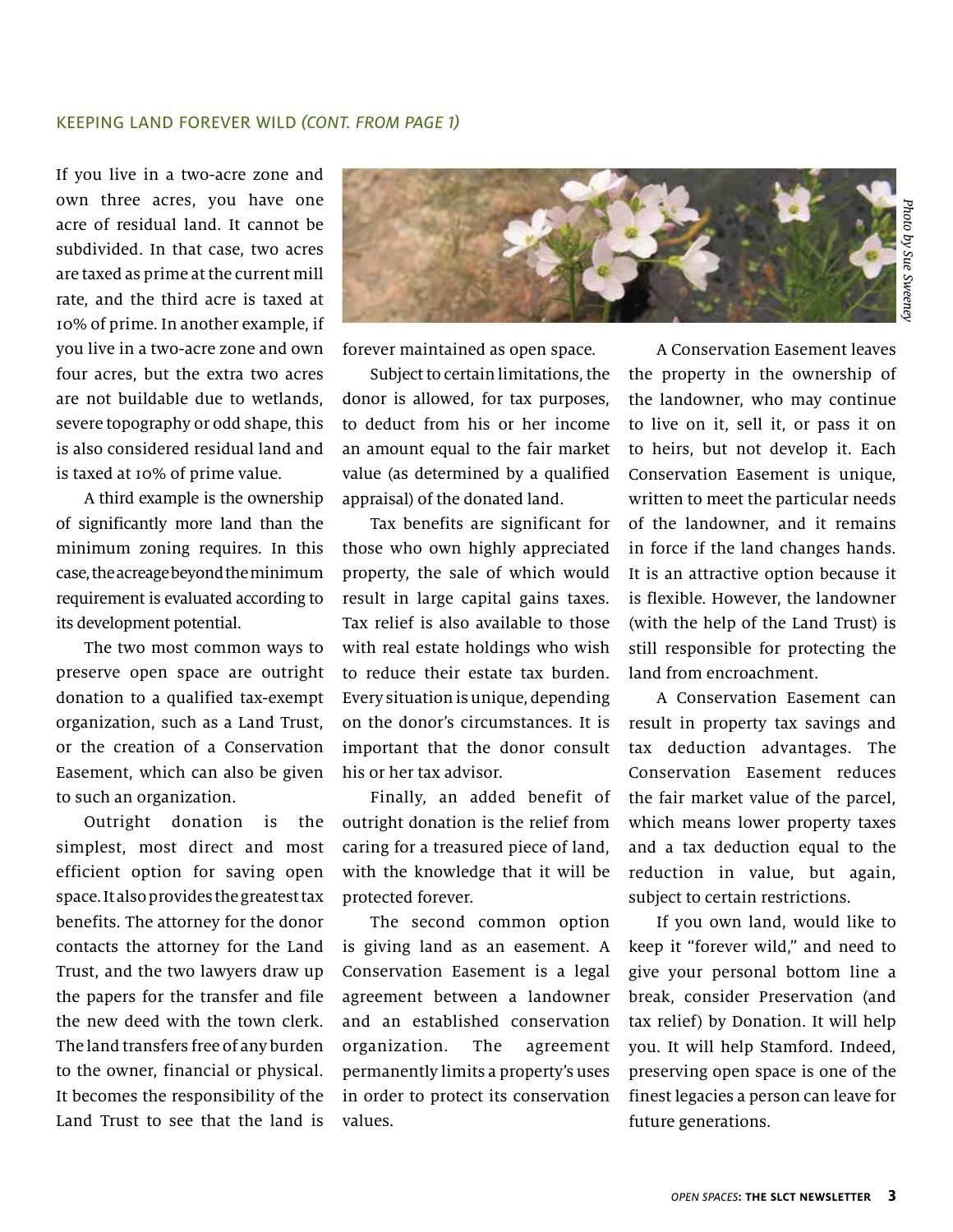## **Room to grow**

### **Our open spaces ALLOW for a variety of life to flourish**



**Biodiversity is often one of the first things we mention when we talk about the benefits of open space.** But what exactly does biodiversity mean? The term, common in Conservation Biology, refers to the variety of life forms within a place, from bacteria to algae to fungi to plants and animals.

Biodiversity is an indicator of the health of a landscape. Landscapes with a high level of biodiversity repair quicker to environmental stresses such as pollution, invasive species, human disturbances, and powerful storms. Biodiverse landscapes also serve as an insurance policy for our future, by providing protection to both discovered and undiscovered species.

Preserved open spaces often offer excellent opportunities to provide biodiversity to the communities that are rapidly urbanizing. Here on our SLCT properties we are fortunate to have a variety of species and landscapes that provide a great degree of biodiversity. Some of our most interesting and intriguing landscapes include ravines, bedrock out crops, wet meadows, vernal pools, red maple swamps, ponds, cliff sides, grassy hilltops, and wooded forests. We also

### **—** Steven Danzer Ph.D. —

protect a small island in the Sound, which sometimes is a challenge to visit since it disappears at high tide.

An abundance of different types of plant life grow within the SLCT landscapes. Although many of the trees in our forests, such as Oaks, Hickories, Beech, Birches, Maples, and Pines, are typical for our geographic region, we also have a few other interesting trees that are locally uncommon. Two of my favorites are the Chestnut Oak, which is found only on dry hillsides, and the Black Gum, which is found in clusters in swampy areas. We even have two Black Gum swamps on our properties.

Age diversity is also a part of biodiversity. Our preserve forests (technically classified by biologists as "woodlands" since the tree canopy cover is not closed) are a mixture of young, medium, and mature trees. Our forest landscape is never static. It is "on the go"—constantly evolving and transforming.

Structural diversity is another important component of biodiversity. Our properties have a mixture of woodlands, meadows, bodies of water, and wetlands, all in close to proximity to each other. This increases the ecological value of our properties.

Biodiversity is also affected by the history of the landscape. Many of our properties have colorful histories and interesting areas of cultural and historical significance, such as old carriage roads, well preserved networks of New England stone walls, former fields and fruit orchards. One of our properties used to be a private preserve for Llamas (and other exotic animals), and another of our vibrantly wooded properties not so long ago used to be a pig farm!

A healthy and biodiverse landscape also provides direct benefits to us humans, through an ample array of "ecological services." These include water purification, air purification, and temperature moderation. On a hot summer day, there's nothing better than a walk through a cool forest. Which leads to perhaps the best benefit of all: Open space boosts the psyche and spirit, providing solitude and respite to us busy humans.

Our biologically diverse SLCT properties provide many other ecological services to the City of Stamford as well, such as watershed protection, wildlife habitat, a refuge for seeds and pollinators, and climate moderation. Open space is not only important to the plants and critters that live there, but is also a great investment for the entire community.

**Dr. Steven Danzer is the Chief Land Steward for the Stamford Land Conservation Trust. He is also a Soil Scientist and a Professional Wetland Scientist in private and municipal practice.**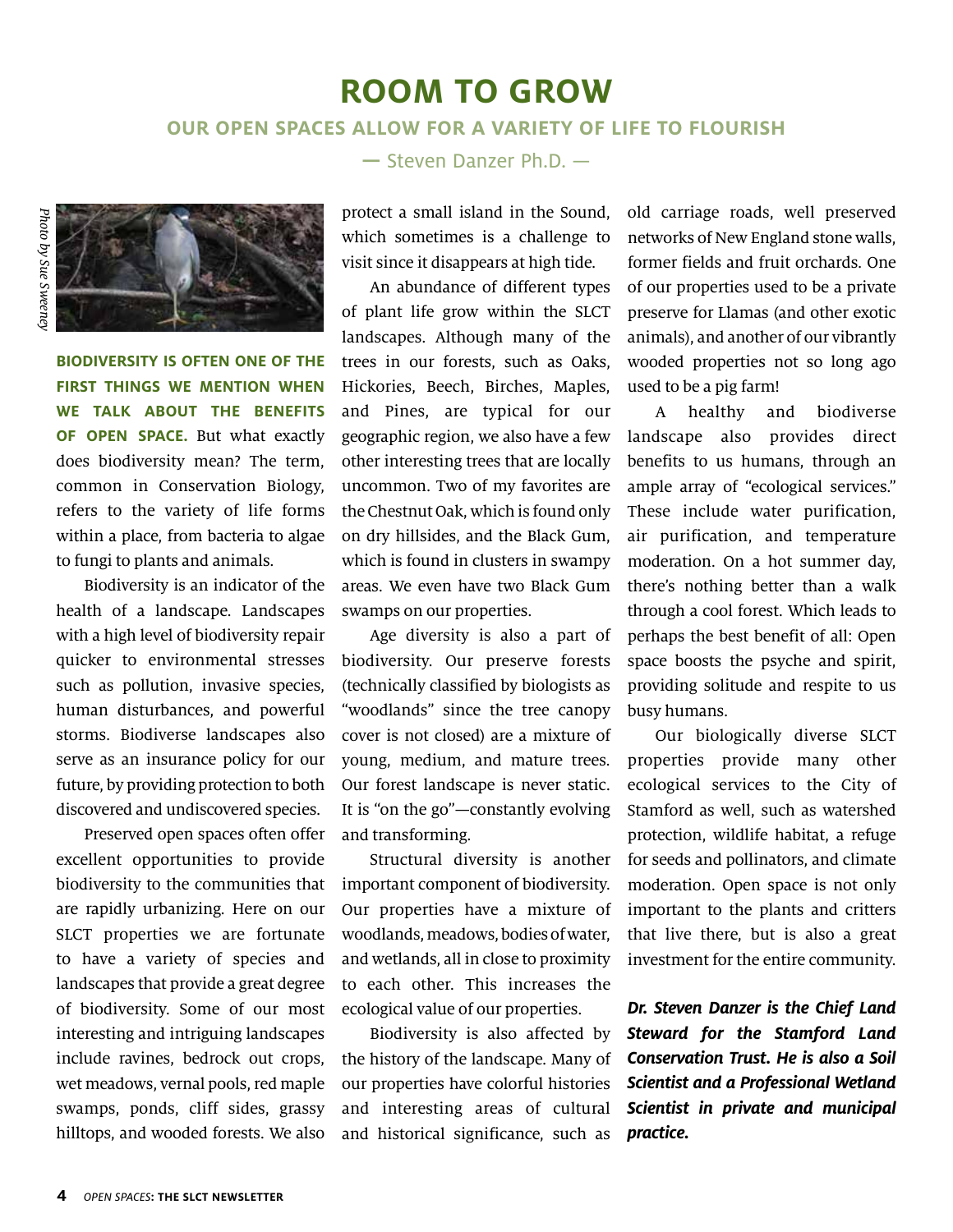## **Where the Wild Things ArE**

### **You Call It a Preserve, Animals Call It Home** — Sue Sweeney —

**Much of our wild space has**

**been opened up for human recreation.** That's good because contact with nature lowers blood pressure, reduces stress, and encourages healthy exercise. However, many native animals need undisturbed wild areas in order to thrive and raise a family. Think of them as "quiet rooms" for the animals.

Further, since we tend to keep our yards and parks fairly neat, our developed spaces lack crucial wildlife habitat components. In plain English, the animals have no place to live, and, in many cases, not enough to eat. In wildlife-friendly spaces, we need to let nature take its course with plentiful dead standing trees (called "snags"), decaying logs and brush piles. Overgrown tangles of native shrubs, brambles and vines are good too. I know some eyes roll at what would be called an "eye-sore" in the back yard. However, open land geared to the needs of wildlife has plenty of room to allow the cheerfully messy natural cycle to occur.

When we respect the needs of the animals, the rewards for the on-trail observers can be awesome. Just the other day, I got to watch a huge pileated woodpecker no more the 60 feet from me, tear apart a dying catalpa tree for the ants. Since she can't see straight ahead, she had to turn her head to each side after every peck or two to judge how her hole was coming. The holes she left will be used by other wildlife. To wildlife, good holes are prime real estate and don't stay vacant long.



Photo by Sue Sweeney

So which animals need open space? The list is long. In general, it's every species that doesn't nest in the local park. Here are some examples of Stamford residents who benefit from our open spaces:

» Bluebirds need hollow tree nesting cavities (or human made boxes) near open meadows.

» Eastern box turtles want moist forested areas with plenty of underbrush. (By the way, box turtles adore mayapple fruit—if you live on the edge of the Stamford woods, plant a patch of this deer-resistant wildflower and you may get visitors when the fruit's ripe.)

» Wood ducks need hollow tree nesting cavities, preferably near water in an undisturbed area (they are very shy); water bodies with

fallen trees and emergent vegetation is the best foraging ground for the ducklings.

» Snowy egrets, diamond-backed terrapins, and many other species, need undisturbed coastal wetland and shore.

» Wood frogs, spotted salamanders and the like need undisturbed vernal ponds—it is so easy to dislodge the eggs or destroy the underwater debris that the hatched young depend on to survive. » Our seven woodpecker species need snags for nesting cavities and to forage for insects.

» Scarlet tanagers are sometimes glimpsed by lucky bird watchers in Stamford urban nature areas (Cove, Scalzi, etc.) on migration but they will only nest in large undisturbed forest tracks.

» Mink (yes, we have them in Stamford) want a cozy burrow along an undisturbed bank of a stream or pond with plentiful fish.

» Red admiral butterflies need stinging nettles for their young—not exactly a welcome yard plant. Many other butterflies depend on what we'd call noxious weeds in order to feed their children.

So, let's engage in recreation to our hearts content in the sections of open space designated for human and dog use. However, let's make "quiet rooms" for wildlife, too. In the end, we're the ones who benefit most.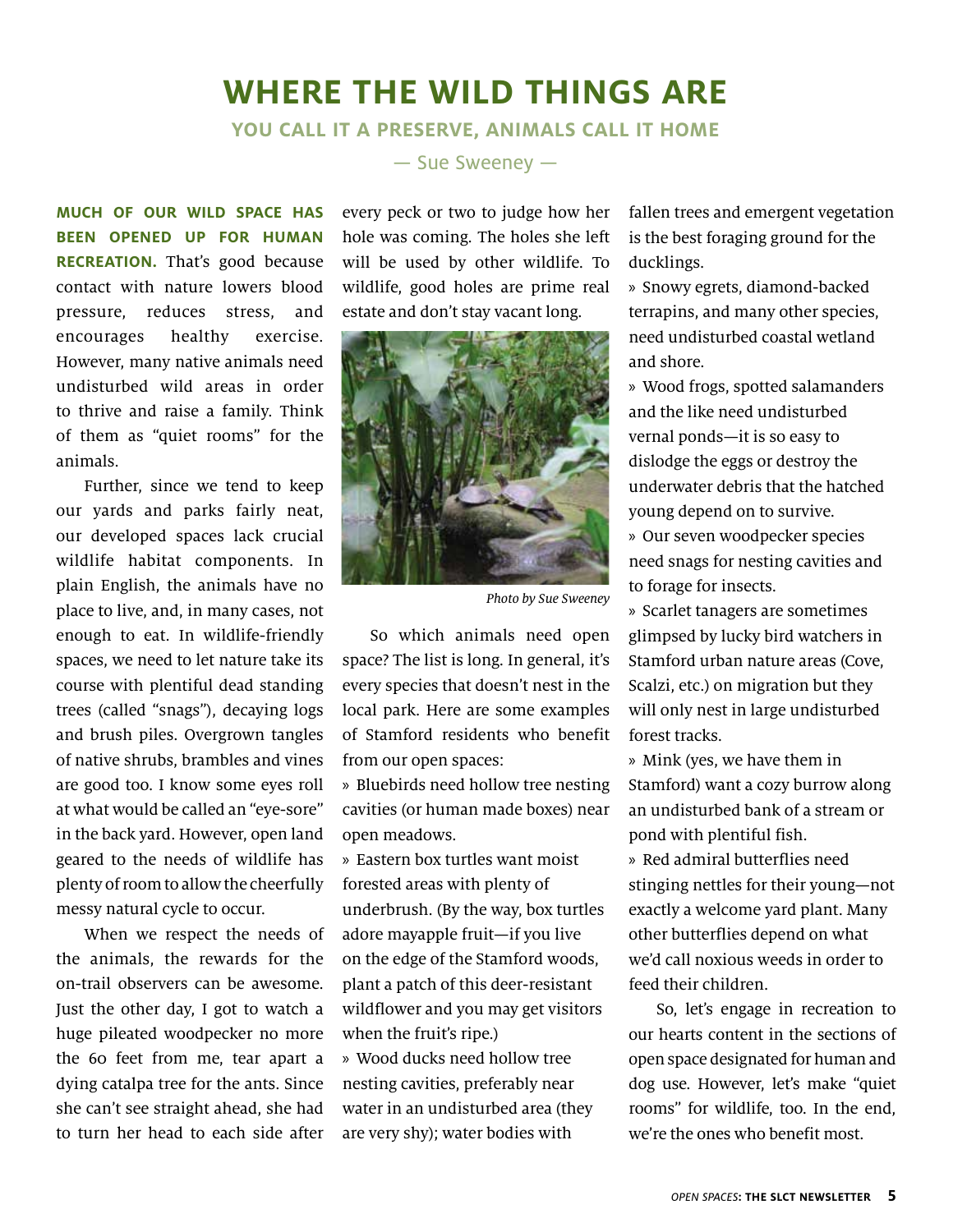## **the gentlest of gems**

**New England's Heritage Wildflowers**

**In North Stamford, the land manager and I slip off the path, unobserved.** We move slowly, stepping only on rocks and fallen branches, careful to not disturb vegetation or leaf litter. Soon we spot our quarry. Beneath the blueberries and clethra, in between the glacial moraine rocks keeping them safe from deer browsing, is a spreading patch of pink ladies slippers. To protect the site from poachers and foot traffic, only 2 or 3 people a year witness these treasures in bloom.

In a conservation area in Westchester County, I peer through a stout chainlink fence surrounding a large, long-established deer exclosure. The forest floor is a thick carpet of blueberry, ferns, rattlesnake orchids, partridgeberry, Canadian mayflower and—you guessed it pink lady slippers. Those who inhabited this land 200 or 300 years ago would have considered this a common late spring sight. To me, it was awesome, unbelievable—like glimpsing the rarest treasure behind glass in a famous museum.

Native wildflowers are a significant part of our natural New England heritage. I could fill this entire article just with a list of all the wonderful species. Instead, let's look closely at a single species which depends on open space for its continued existence.

(Cypripedium acaule, or moccasin

### — Sue Sweeney —

flower to the Native Americans) has long been the subject of poems and legends. Today, it is the symbol of the New England Wild Flower Society, but even they agree that it does better self-established in the woods than in the garden.



Photo by Marilyn Shapiro

All our native wildflowers are part of a co-evolved community of local plants and animals that has been in the making since the last Ice Age. Some can thrive on their own in a garden, and we are encouraged to plant the ones that can (purchased from reputable growers—not wild collected) for their own lovely sake and to help support native pollinators, leaf-eaters and seed eaters who depend on these wildflowers for their livelihood.

The pink ladies slipper however, the pink lady slipper is Like many of our wildflowers, extremely finicky about location.

It prefers its proper undisturbed woodland or bog home. It needs exactly the right combination of moisture, soil acidity, light, freedom from competing plants, shelter from browsing deer, and the presence of its special, co-evolved companions. It also prefers the company of white pine, eastern hemlock, American beech, red maple, sassafras, or perhaps black oak or white oak. In the shelter of the orchid's leaves, you might find a spotted tiger beetle, an eastern forest snail or even an eastern worm snake.

To get started, this orchid is dependent on a symbiotic soil fungi (Genus Rhizoctonia, exact species not yet identified) to break open the tiny seeds and attach to them as life-long mates. The fungi provide the seeds with nutrients; the grown plants return the favor to the fungi.

After 5 years or more, the orchid will finally produce its lovely, pouched flower. Only large, strong bees, such as our native bumblebees, are able to muscle their way into the flower pouch, attracted by a sweet scent. However, once inside—surprise—no nectar. The disappointed bee then finds out it can't get out the way it came in and has to pass through the flower to exit, picking up pollen as it goes. Bees aren't all that stupid so they aren't going to fall for this trick more than a few times. What the lady slippers need for cross pollenization is for the bee to visit at least 2 or 3 plants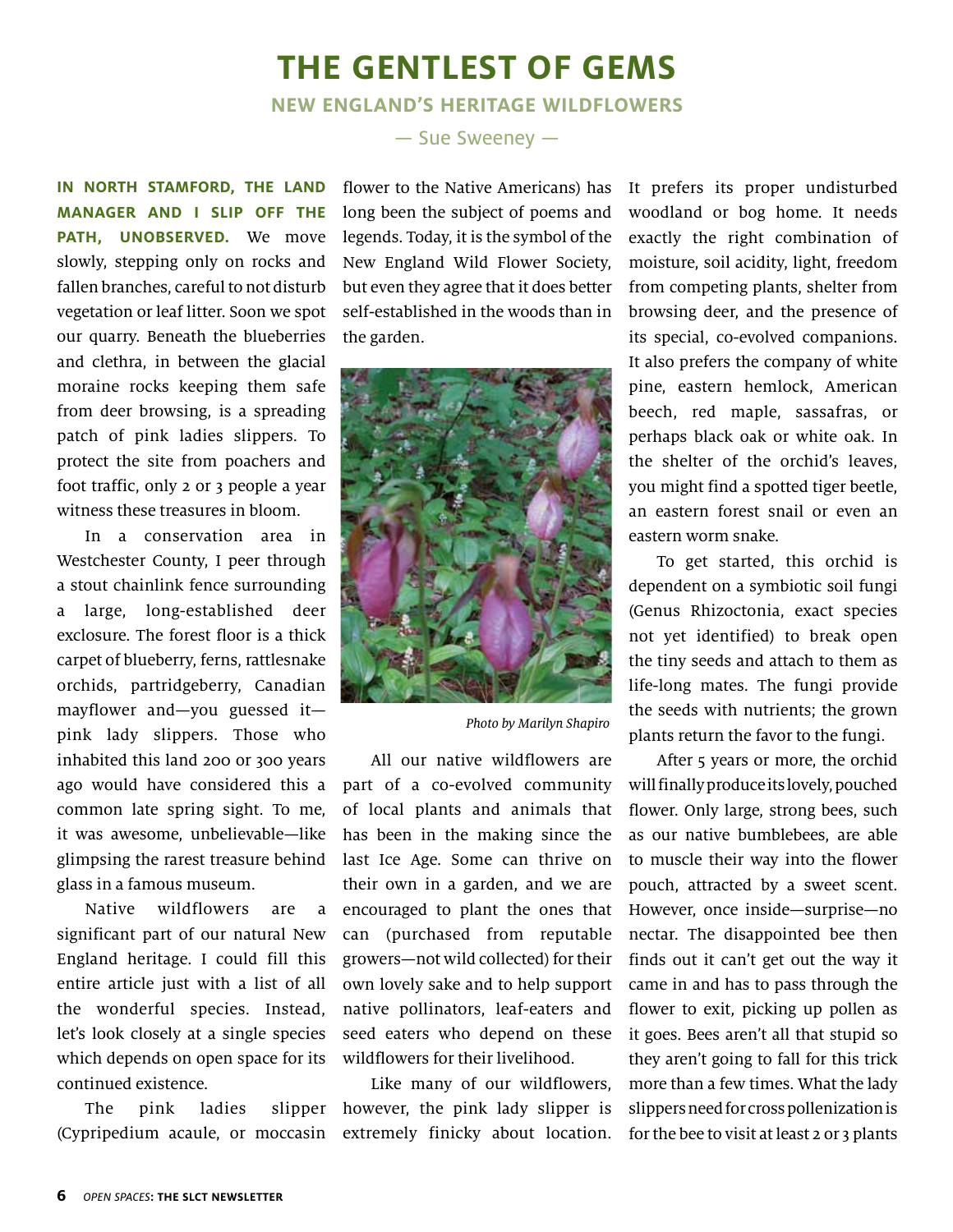before it gives up. As a result, the pink lady slipper generally experiences a very low pollination rate (under 5%), which has been found in at least one scientific study to fall even further where the native bee population had been exposed to certain pesticides.

Lastly, while a happy pink lady slipper can live 20 years, it can't tolerate disturbance. If the flower is picked or broken off, the plant will not form a new flower; hence no seeds and no new generation. Further, the plant is shallow-rooted, making it vulnerable to breakage by digging or foot traffic. Broken root tips will not regenerate and the loss of 2 or 3 roots will slowly kill the plant. Deer browsing of the leaves also kills the plants.

To save this part of our heritage, we need to reserve part of our open space for the wildflowers. Accordingly, please always stay on the trails in conservation areas. Further, where possible, deer exclosures can be the "Noah's' Ark" saving the rare and even not so rare wildflowers for future generations. They are a good investment.

Should you want to try to establish a pink lady slipper colony, New England Wild Flower Society's Bill Cullina advises that "virtually all of the pink lady-slippers for sale in the Northeast were plucked from the woods." Buy only lab-grown. Two safe sources are:

1. The New England Wild Flower Society nursery in The Garden in the Woods, 180 Hemenway Road, Framingham, MA 01701; (508) 877-7630; www.newenglandwildflower.org

2. Vermont Ladyslipper Company, 56 Leduc Road, New Haven, VT 05472; www.vtladyslipper.com.

### **Critter Files PILEATED WOODPECKER —** Tara Gravel —



Photo by Sue Sweeney

Even if you've never seen one, you've surely heard them. The pileated woodpecker, the largest of our seven native woodpecker species, is jackhammer loud. The damage from storms last fall and winter have given these interesting and charming birds—the inspiration for screwball cartoon character Woody Woodpecker—plenty of dead trees in which to forage for food this season. When they peck away, wood chips spraying, they're looking for favorite insects (usually carpenter ants) and spiders. The males also drum in spring to call for a mate. Their pair bond can last a lifetime. When they nest, the female lays 3-5 white eggs in a cavity 15 to 70 feet above ground. After 15-16 days, the eggs hatch. Fledglings leave the nest after about 24 days, but stay with parents until the fall. They'll excavate oblong or rectangular holes for feeding, and round holes for nesting—holes that become very important to other creatures, such as owls, bats and even ducks. They're not just fun to watch, they're an important part of the ecosystem in Stamford's woods.

## **All about the PILEATED WOODPECKER\***

### **Scientific name:** Dryocopus pileatus

**Range:** Eastern U.S. from Maine to Florida, west to part of Texas, and north to Minnesota, as well as parts of the Pacific Northwest, California and eastern and western Canada. **Territory:** 150 to 200 acres **Size:** 16 to 19 inches **Lifespan:** 8 to 12 years **Favorite food:** Carpenter ants **Predators:** Raccoons, hawks, owls **Fun fact:** Their long tongue is sticky and barbed to catch more insects.

\*Info from the Connecticut Department of Environmental Protection. Visit www.ct.gov/dep to learn more about Pileated Woodpeckers and other local critters.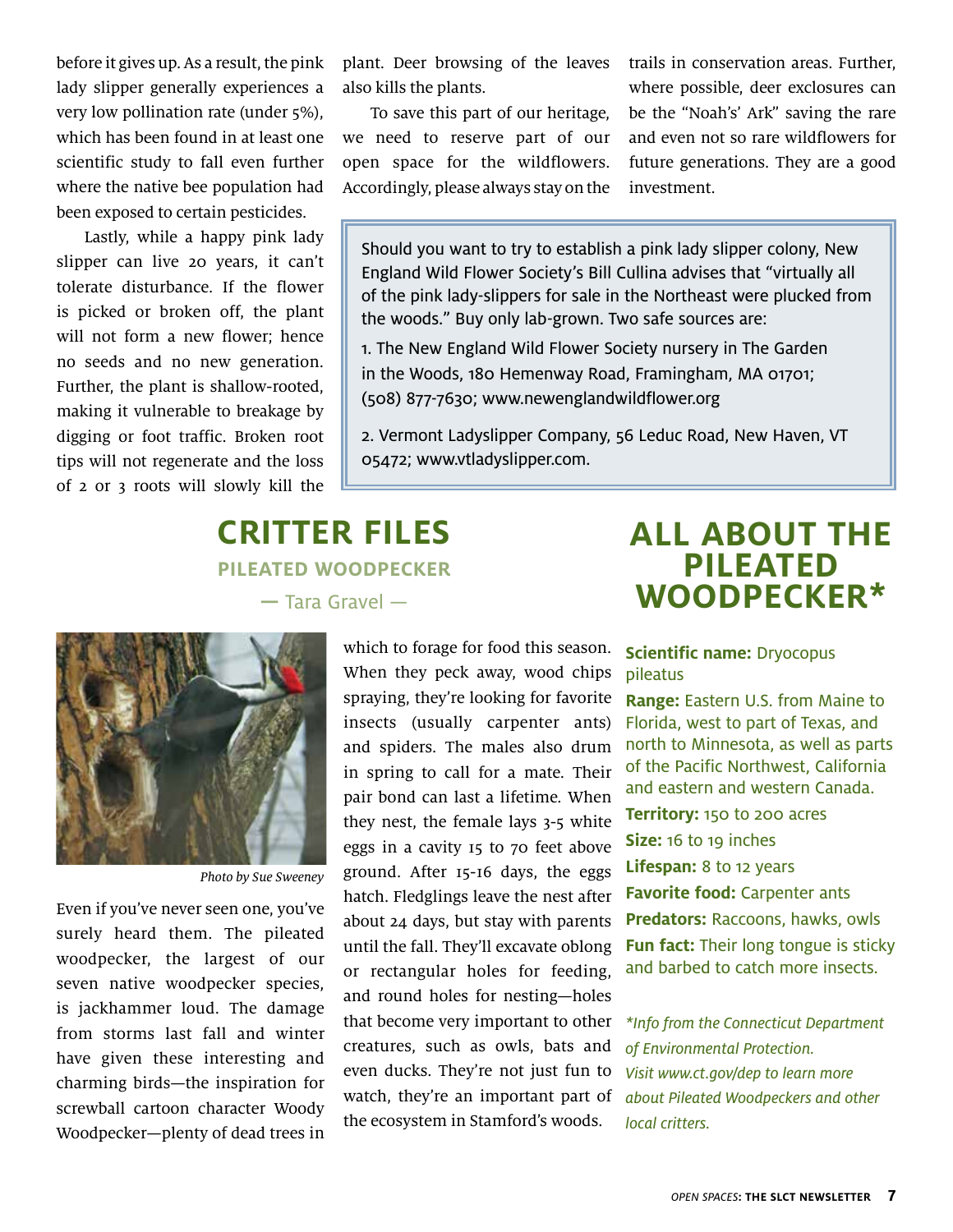# WORD SEARCH

| $\mathbb R$  | Q            | A            | $\mathbf P$  | Υ              | Ι            | H                  | M                  | W            | Κ            | $\mathbf R$  | $\mathbf F$       | Q            | $\mathsf{C}$       | $\rm V$      | $\mathbf Z$    | O            | Υ                         | $\overline{V}$ | $\mathbf P$               |
|--------------|--------------|--------------|--------------|----------------|--------------|--------------------|--------------------|--------------|--------------|--------------|-------------------|--------------|--------------------|--------------|----------------|--------------|---------------------------|----------------|---------------------------|
| S            | $\mathbf{Z}$ | $\mathbb R$  | B            | N              | $\mathsf{O}$ | S                  | A                  | Е            | S            | H            | $\mathsf{O}$      | $\mathbb R$  | Т                  | S            | Q              | $\mathbf z$  | K                         | Υ              | M                         |
| $\mathbf C$  | $\mathbb{R}$ | E            | N            | V              | Q            | Τ                  | G                  | T            | $\mathbf R$  | N            | D                 | $\mathsf{C}$ | $\mathbf E$        | $\mathbf C$  | $\overline{O}$ | S            | $\mathbb R$               | U              | H                         |
| ${\bf S}$    | $\mathbf P$  | $\mathbf{A}$ | $\mathbf I$  | $\mathbf Z$    | $\mathbf E$  | $\mathsf{C}$       | N                  | Е            | I            | Т            | A                 | ${\bf P}$    | K                  | H            | I              | K            | E                         | Y              | $\mathbf{F}% _{0}$        |
| K            | T            | G            | L            | $\mathbf R$    | U            | E                  | I                  | S            | $\mathsf{O}$ | N            | H                 | $\mathsf{C}$ | $\mathbf I$        | $\mathbf R$  | T              | $\mathbf C$  | $\mathbf Z$               | A              | $\mathbf T$               |
| $\mathbb{R}$ | E            | H            | Υ            | U              | $\mathbb R$  | J                  | $\mathbf F$        | W            | W            | G            | I                 | $H_{\rm}$    | Κ                  | H            | U              | A            | B                         | N              | $\mathbf O$               |
| A            | $\mathbb R$  | E            | M            | A              | $\mathbf C$  | $\mathbf B$        | Υ                  | I            | I            | Т            | $\mathbf R$       | Е            | A                  | ${\bf S}$    | U              | $\mathbb R$  | E                         | D              | $\mathbb R$               |
| B            | K            | M            | $\mathbf P$  | E              | L            | $\mathsf{O}$       | I                  | M            | ${\bf S}$    | L            | $\mathbf F$       | A            | D                  | $\mathbf P$  | Е              | Т            | W                         | W              | ${\bf P}$                 |
| $\rm V$      | E            | K            | L            | $\mathbf{A}$   | W            | $\mathbf P$        | N                  | M            | $\mathbf P$  | A            | D                 | D            | $\mathbf P$        | $\, {\bf B}$ | K              | $\mathbf{O}$ | Q                         | Y              | $\,$ K                    |
| $\mathsf{C}$ | $\mathbb{R}$ | L            | $\mathbf Z$  | G              | $\mathbf C$  | I                  | G                  | I            | $\mathbf Z$  | ${\bf G}$    | G                 | $\mathbf L$  | $\mathbf P$        | H            | $\mathbf O$    | L            | Е                         | $\mathbf C$    | $\mathbf T$               |
| $\mathbf P$  | J            | Е            | ${\bf S}$    | $\overline{O}$ | Q            | K                  | G                  | N            | B            | N            | V                 | $\mathbf{A}$ | I                  | D            | $\mathbf Y$    | Т            | I                         | J              | $\mathbf U$               |
| ${\bf F}$    | S            | M            | H            | D              | W            | N                  | L                  | G            | I            | E            | Т                 | $\mathbf M$  | ${\bf S}$          | $\mathbf F$  | Е              | N            | $\boldsymbol{\mathrm{V}}$ | H              | $\rm Y$                   |
| A            | D            | M            | H            | Т              | I            | Ι                  | A                  | Т            | L            | $H_{\rm}$    | Т                 | ${\bf P}$    | U                  | $\mathsf{C}$ | ${\bf E}$      | G            | S                         | K              | $\boldsymbol{\mathrm{V}}$ |
| A            | $\mathbf F$  | S            | U            | N              | A            | M                  | S                  | Т            | $\mathbf P$  | Т            | $\mathbf C$       | I            | N                  | $\mathbf C$  | $\mathbf I$    | $\mathbf P$  | $\bf{B}$                  | B              | $H_{\rm}$                 |
| T            | X            | $\mathbf P$  | N            | $\mathbf R$    | ${\bf E}$    | ${\bf E}$          | ${\bf S}$          | $\mathbf U$  | ${\bf N}$    | G            | $\mathbf L$       | $\mathbf A$  | S                  | S            | ${\bf E}$      | ${\bf S}$    | $\mathsf{O}$              | X              | $\mathbf Y$               |
| $\mathbf D$  | I            | $\mathbf{A}$ | $\mathbf{T}$ | ${\bf S}$      | $\mathbf R$  | I                  | $\mathbf{F}% _{0}$ | J            | $\mathsf{O}$ | Q            | $\mathbf T$       |              | W C                | E            | H              | $\mathbf T$  | J                         | H              | Q                         |
| T            | L            | $\mathbf C$  | $\mathbf{L}$ | $\mathbf E$    | H            | $\mathbf{F}% _{0}$ | $\rm K$            | V            | $\mathbf I$  | S            | ${\bf P}$         | K            |                    | R O          | $\mathbf T$    | $\mathbf O$  | H                         | $\mathbf P$    | $\mathbf O$               |
| $\mathbf P$  | Е            | $\mathbf E$  | T            | W              | H            | $\mathbf C$        | J                  | $\mathbf F$  | I            | $\mathbf T$  | $\, {\rm H}$      | T            | $\mathbf{E}$       | L            | $\mathbf E$    | $\mathbf V$  | A                         | $\mathbf R$    | T                         |
| A            | $\mathbf R$  | ${\bf N}$    | $\mathbf I$  | X              | $\mathbf{Z}$ |                    | S C                | $\mathbf{D}$ | $\mathbf Y$  | $\, {\rm H}$ | $\mathbf T$       | S            | $\mathbf{E}% _{0}$ | ${\rm N}$    | $\mathbf V$    | $\mathsf G$  | $\mathbf Z$               | $\mathbf U$    | N                         |
| M            | I            | $\mathbf{Z}$ | Κ            | $\mathbf{F}$   | $\mathbf{F}$ | $\rm K$            | G                  | Q            | Е            | $\mathbf B$  | $S_{\mathcal{C}}$ | $\mathbf Y$  | $\mathbf N$        | $\mathbf C$  | $\mathbf{U}$   | $\rm K$      | T                         | M              | $\mathsf{O}$              |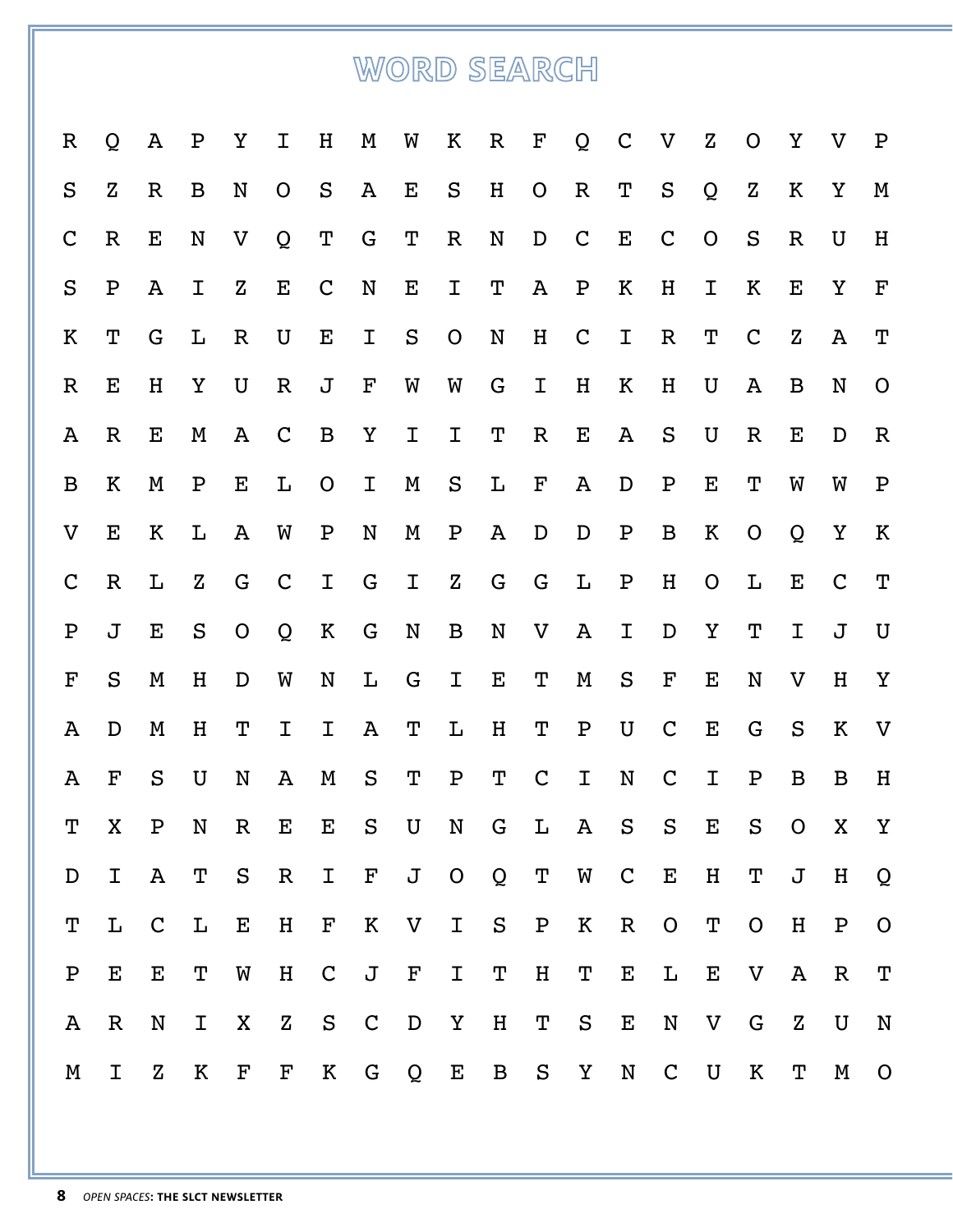### **LOOK FOR AND THEN CIRCLE THESE WORDS:**

| <b>AREA</b>        | <b>KIT</b>              | <b>SITE</b>       |
|--------------------|-------------------------|-------------------|
| <b>BARK</b>        | <b>MAGNIFYING GLASS</b> | <b>SNACKS</b>     |
| <b>BINOCULARS</b>  | <b>MAP</b>              | <b>STICK</b>      |
| <b>BLAZES</b>      | <b>NEST</b>             | <b>SUNGLASSES</b> |
| <b>BOTTLE</b>      | <b>OBJECTS</b>          | <b>SUNSCREEN</b>  |
| <b>CAMERA</b>      | <b>PACE</b>             | <b>SWIMMING</b>   |
| <b>DISTANCE</b>    | <b>PACK</b>             | <b>TENT</b>       |
| <b>FEATHER</b>     | <b>PARENTS</b>          | <b>TRACKS</b>     |
| <b>FIELD</b>       | <b>PATH</b>             | <b>TRAIL</b>      |
| <b>FIRSTAID</b>    | <b>PATIENCE</b>         | <b>TRAVEL</b>     |
| <b>GAMES</b>       | <b>PHOTO</b>            | <b>TREASURE</b>   |
| <b>GEOCACHING</b>  | <b>PICNIC</b>           | <b>TREE</b>       |
| <b>GEOGRAPHY</b>   | <b>PLANNING</b>         | <b>WALK</b>       |
| <b>HAT</b>         | <b>PLAY</b>             | <b>WATER</b>      |
| <b>HEADLAMP</b>    | <b>ROCK</b>             | <b>WEATHER</b>    |
| <b>HIKE</b>        | <b>SCENIC</b>           | <b>WEB</b>        |
| <b>HOLE</b>        | <b>SEASON</b>           | <b>WHISTLE</b>    |
| <b>HUNT</b>        | <b>SHOES</b>            | <b>WILDLIFE</b>   |
| <b>INTERESTING</b> | <b>SHORTS</b>           | <b>WOODS</b>      |

# **scavenger hunt**

Take pictures and keep a photo hiking journal. From birds to wildflowers, it's not always easy to immediately identify everything you see on the trail. So in addition to adding some nature shots to your family photo album, you'll be able to use the pictures to figure out the names of animals and plants using your field guides or the internet.

| <b>EVIDENCE OF</b><br><b>NEXT SEASON COMING</b> |                            |
|-------------------------------------------------|----------------------------|
|                                                 |                            |
| Tree bark                                       | Ladybug                    |
| Rotten wood                                     | Spider web                 |
| Texture of various rocks                        | Birds nest                 |
| Butterfly or moth                               | Insects on a tree          |
| Snail                                           | Deer tracks                |
| <b>Beetle</b>                                   | Animal hole in the ground  |
| Feather                                         | Deer                       |
| Lizard                                          | Frog Leaf with insect hole |
|                                                 |                            |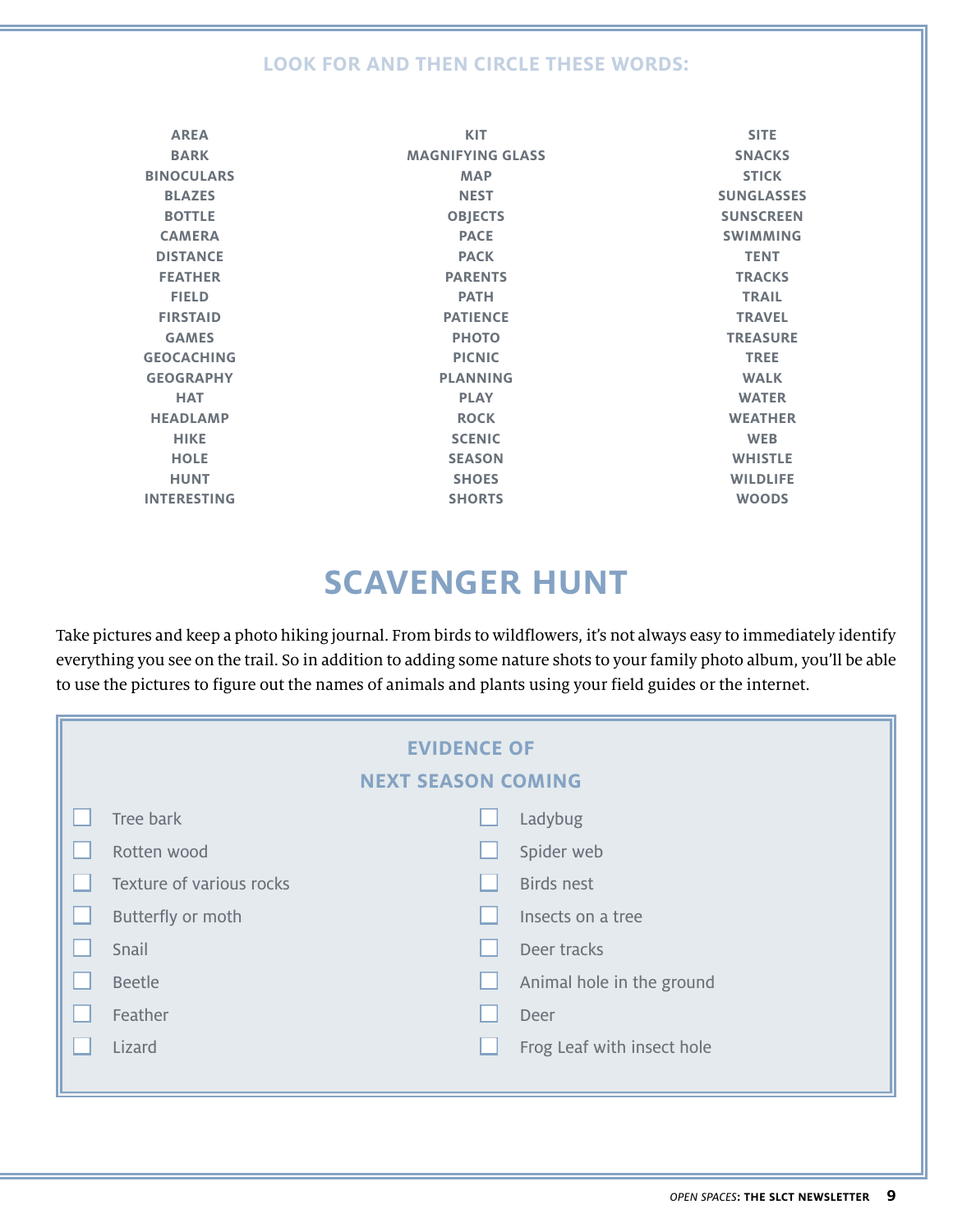## **HIKING WITH PARENTS**



**Hiking is an easy and natural way to get parents moving and burning calories.** Get 'em off the couch! Look for parent-friendly trails in your area. Parents love a sense of accomplishment and by taking them on a trail that offers a reward—a view, a waterfall, a lake—you'll help keep them motivated. Get your parents involved. Start talking about where you're going to go and what they might see. To prevent fatigue and irritability, make sure your parents eat a satisfying and nutritious meal before heading out. Bring snacks that your parents really love, and plenty of water in fun, reusable bottles. Buy your parents daypacks and let them carry a few things (but don't weigh them down). Find something that is lightweight that an adult or older parent could carry, with straps across the chest for good support. It'll be a good place to store all the treasures your parents might find.

Set behavioral expectations before you start. Remind parents to stay on the middle of the path, stay with the group, and stay off their cell — Marina De Luca —

phones. By hiking in the middle of the path, they are less likely to get lost, damage plants or cause erosion, or pick up ticks. Parents hate ticks and often make a big deal of them.

Find a good stick. It can be used for so many things: As a walking stick, for sword fighting, for poking at plants, for pointing at things.

Equip everyone with their own whistle, which can be heard from much farther away than a person's voice.

Bad weather is a matter of safety, can lead to a miserable day on the trail, and can make parents reluctant to try hiking again. So don't forget to check the forecast before you go.

Nothing will turn off your parents more than a hike that turns into a forced march. Every parent is different and you'll want to determine your parents' endurance and level of interest by first trying some shorter hikes. Be flexible enough to allow your parents to indulge their curiosity. Sure it's great to reach a goal but if things catch their attention and your parents repeatedly stop to explore, your parents will be stimulated and the hike will be more fun for everyone.

Let your parents set the pace on the trail and anticipate that there will be lots of breaks for snacks. Parents can get a bit pokey on the trail, especially as the "Are we there yet?" questions kick in. But you'll want to maintain your own enthusiasm and inspire them to push on rather than

admonishing them to keep going. If the going gets really ugly, be ready to bail. Whatever you do, don't tell them to keep hiking because they're so old that they need the exercise. (Ever see an angry bear? You will if you poke this one.)

Use games, songs, and activities to keep your parents from getting bored or tired. Relax, laugh, and show your parent how much you're enjoying yourself. It is the best way to help your parents do the same. Engage all their senses or at least the ones they still have. Bring along a magnifying glass so that your parents can get a close-up look at bugs, leaves, and rocks. Binoculars can enhance wildlife spotting and bring distant landmarks closer. Teach parents to be good observers by looking for signs of wildlife—feathers on the ground, claw scratches on tree trunks, animal tracks, bird holes in dead trees, fur along the trail, slugs, frogs in pond.

#### **Adapted from**

**Washington Trails Association** www.wta.org

#### **REI**

www.rei.com

**Hiking** www.about.com

### **Rhode Island Families** www.rifamiliesinnature.org/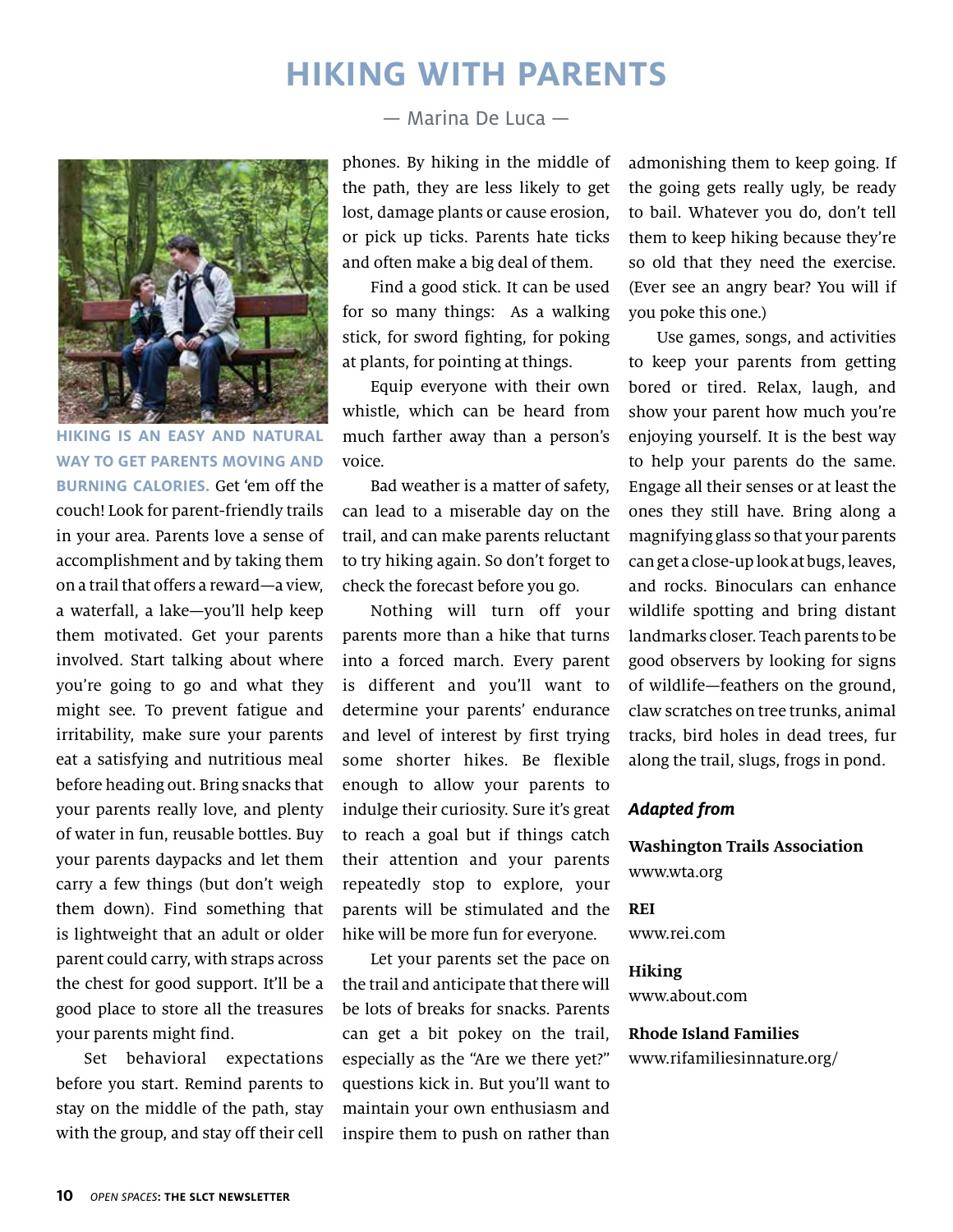# **new & noteworthy**

### **MILL RIVER IS BLOOMING!**

If you weren't able to attend the Mill River Park Grand Opening Celebration in early May, head down soon and take a look. The park is sure to be a gem in Stamford's crown with its wildflower meadows, more than 400 native trees and thousands of native shrubs. Construction of a carousel and event pavilion begins this year. See if you can find the SLCT tree and plaque while you're there!

### **JUNE 9 CLEAN UP**

Join us on Sunday, June 9th for a Spring Cleanup on three of our properties. We'll meet at 9 a.m. on Woods End Road. (Take Janice Road off High Ridge to end, left onto Woods End. Park on the right.) Some parts of the properties are wet (that's North Stamford!), so gear up with waterproof boots, gloves and a trash poker if you can. See our Facebook page or stamfordland.org for details or e-mail us at stewardship@stamfordland.org.

### **volunteers wanted**

Are you an agile and expert Tweeter and Facebook poster who knows how to generate a following? We're looking for a social-mediasavvy volunteer to help with our Twitter and Facebook accounts, posting weekly updates, photos and news. Please contact us at social@stamfordland.org if this sounds like you!

"Come forth into the light of things, let nature be your teacher." —William Wordsworth—

|                                       |                                                                                                                                                                     | <b>STAMFORD LAND</b>                                    |
|---------------------------------------|---------------------------------------------------------------------------------------------------------------------------------------------------------------------|---------------------------------------------------------|
| Won't you join us?                    |                                                                                                                                                                     | BOX 3247 STAMFORD, CT 06905-0247   WWW.STAMFORDLAND.ORG |
|                                       | Enclosed is my: $\Box$ Individual Membership \$25 $\Box$ Family Membership \$50 $\Box$ Sponsor \$100<br>Partner \$500 Benefactor \$1,000 and over Total Donation \$ |                                                         |
|                                       |                                                                                                                                                                     |                                                         |
|                                       | $\Box$ Check this box if this is a new address                                                                                                                      |                                                         |
|                                       |                                                                                                                                                                     |                                                         |
|                                       |                                                                                                                                                                     |                                                         |
|                                       |                                                                                                                                                                     |                                                         |
|                                       |                                                                                                                                                                     |                                                         |
| I would like to volunteer my services |                                                                                                                                                                     |                                                         |
|                                       |                                                                                                                                                                     |                                                         |